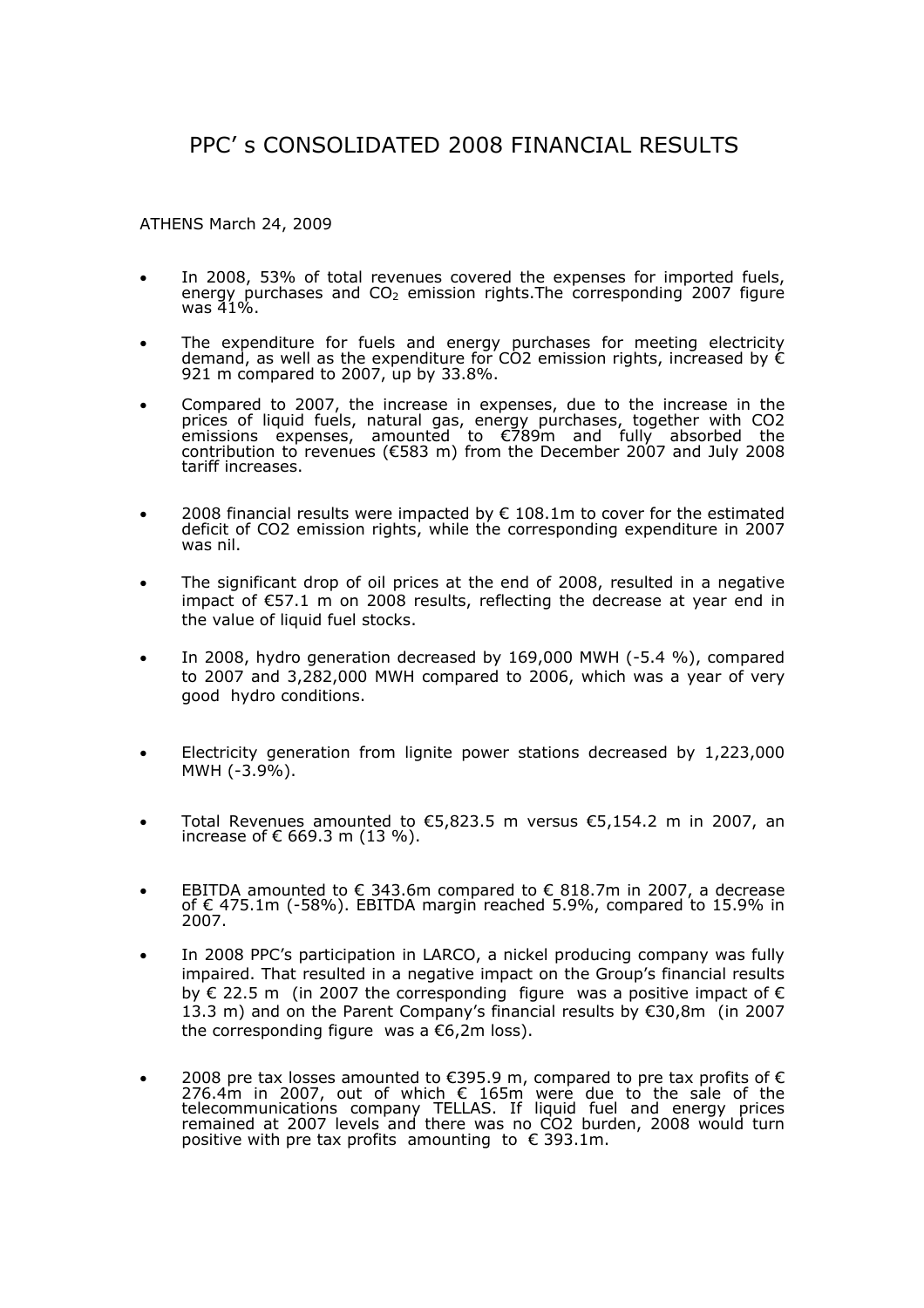More specifically,

#### **REVENUES**

Revenues from energy sales increased by  $\epsilon$  647.9 m (13.5 %), from  $\epsilon$  4,808.2 m in 2007 to € 5,456.1m in 2008, as a result of an increase in the volume of sales by 1.4 % (745,000 MWH) and of average tariff increases of 12.1%.In Q4 2008, revenues from energy sales increased by  $E105.2$  m (8.6%), as a result of a decrease in the volume of sales by 4.4 % (587,000 MWH) and of average tariff increases of 13%.

#### **OPERATING EXPENSES**

Total operating expenses excluding depreciation increased by  $\epsilon$  1,144.4.m (26.4%), from € 4,335.5 m in 2007 to € 5,479.9 m in 2008, mainly due to the unprecedented increase of fuel and energy prices, the expenditure to cover the deficit of CO2 emission rights and, to a lesser extent, to the increase in electricity demand.

More specifically:

- Despite the decrease in power generation from natural gas by 444,000 MWH  $(-3.9%)$  the price increase of natural gas  $(+40.8%)$  resulted in an increase of the relevant expenditure by € 221.2 m (35.2%), from € 629.2 m in 2007 to € 850.4 m in 2008.
- Expenditure for energy purchases, increased by  $\epsilon$  349.6 m (+53.8%), from € 650.2m in 2007 to € 999.8m in 2008, due to the increase of PPC imports by 651,000 MWH (+23.8%), to the increased prices of PPC's imports (+5%), to the purchase of larger quantities of electric energy from the System and the Network by 1,578,000 MWH (+26.8%) and to the increase of the System Marginal Price by 36.83%.
- The increase in oil powered generation by 326,000 MWH (+4%) together with the impact from the increase in oil prices by 29.45%, resulted in an increased expenditure for oil (excluding the negative impact of stocks valuation) by €230.5 (29.3%), from € 787 m in 2007 to € 1,017.5 m in 2008. The significant drop of oil prices at the end of 2008, resulted in a negative impact of €57.1 m on Q4 2008 results, reflecting the decrease at year end in the value of oil stocks.

Payroll expenses increased by  $\epsilon$ 1.7m (+ 0.1%), from  $\epsilon$ 1,417.8m in 2007, to €1,419.5m in 2008. This limited increase is attributed to a payrolls reduction by 991 full time employees between December 31, 2007 (24,602) and December 31,2008 (23,611) as well as to the decrease of payroll cost due to the strike of March 2008, offsetting the carry over from the 2006-2007 collective labour agreement and the increases from the new 2008-2009 agreement. In Q4 2008, payroll expenses increased by  $£19.8m$  (+5.5%), compared to the corresponding period of 2007.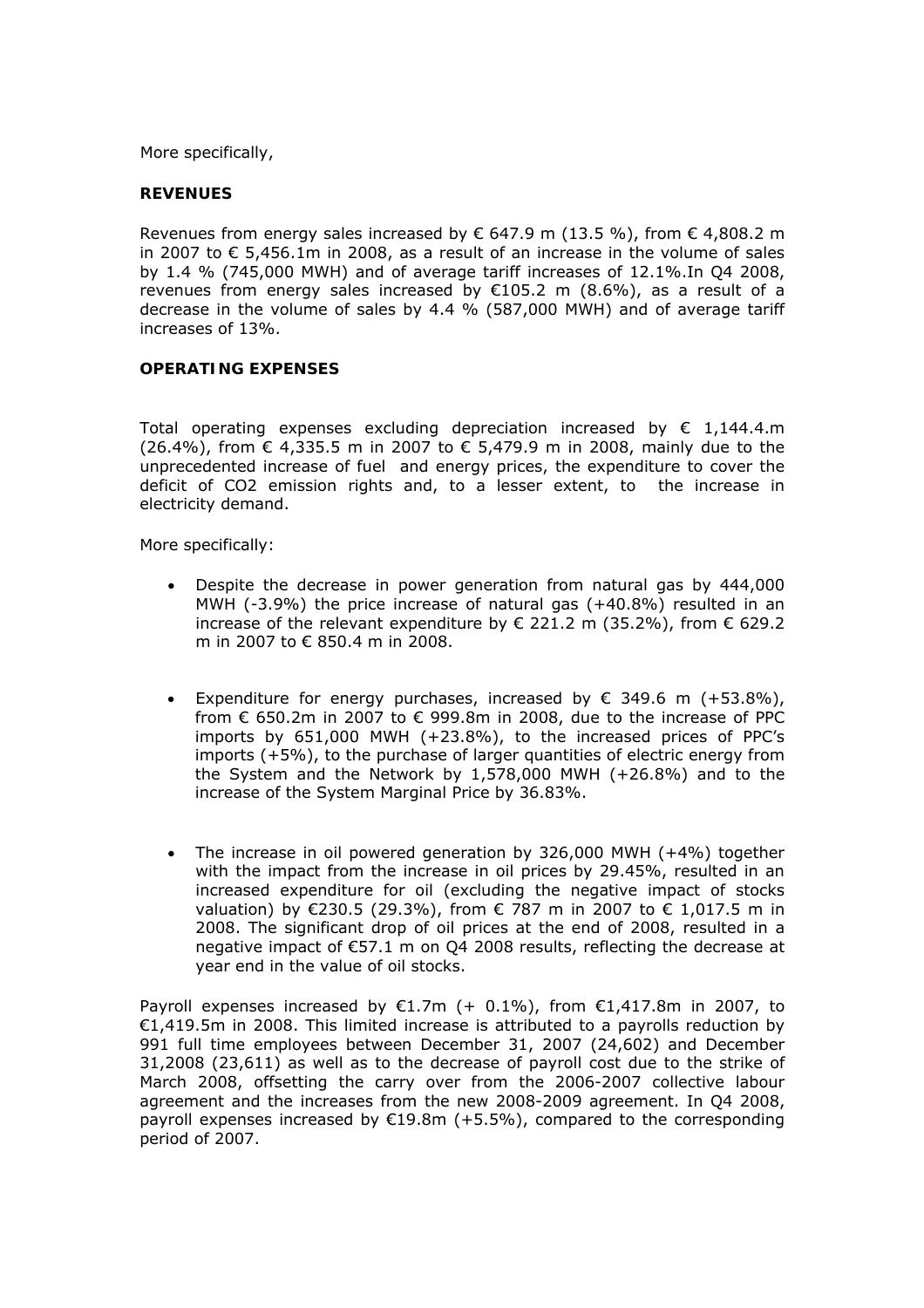Without taking into account the reversal of a 2007 provision amounting to  $\epsilon$  25.2 m, reflecting a settlement of a receivable from LARCO, provisions increased by €71.9 m. Provisions for doubtful claims from low and medium voltage customers increased by  $\in$  12.9m in 2008 ( $\in$  9.5m in O4 2008), while a large industrial customer created in O4 2008 a doubtful claim amounting to  $\epsilon$  3.1m. The balance of the increase is mainly attributed to the change of the potential impact from the expected outcome of existing and new litigation ( $\epsilon$  50m), while the respective increase in Q4 2008 was €45m.

Depreciation and amortization expense in 2008 amounted to  $\epsilon$  514.4 m compared to €572m in 2007, a reduction of € 57.6 m (-10.1%), which is attributed to the full depreciation of a series of distribution and generation fixed assets as of December 31, 2007.

Capital expenditure amounted to  $\epsilon$ 1,020.6 m compared to  $\epsilon$  856.8 m in 2007, an increase of € 163.8m (19.1%).

Net debt amounted to € 4,544.3m in 2008, compared to € 3,731.3 in 2007, an increase of € 813 m (21.8%).

Full time payrolls, excluding personnel assigned to the Hellenic Transmission System Operator (HTSO), were reduced to 23,611 compared to 24,602 at the end of 2007.

#### **FINANCIAL EXPENSES**

Due to the increase in lending rates during most of 2008, and the increase in gross debt to €4,671m in 2008, from € 3,993.4m in 2007 financial expenses increased to € 186.7m from  $∈$  154.5m in 2007,an increase of 20.8%. Total net financial expenses increased by  $\epsilon$  53.7m, mainly due to negative foreign exchange differences.

### **PARTICIPATION IN ASSOCIATED COMPANIES**

The share of loss in associated companies of  $\epsilon$  23.8 m in 2008, refers to PPC' s participation in LARCO, in which PPC holds a 28.6% stake ( $\epsilon$  22.5m loss), in the associated companies of PPC RENEWABLES ( $\epsilon$  0.1 m loss) and to SENCAP SA. -PPC' s joint venture with Contour Global – ( $\epsilon$  1.2m loss).

In 2008 PPC's participation in LARCO was fully impaired. That resulted in a negative impact of € 22.5 m on the Group's financial results (in 2007 there was a positive impact of  $\epsilon$  13.3 m) and in a negative impact of  $\epsilon$  30.8m in the financial results of the Parent Company (in 2007 there was a loss of  $\epsilon$  6.2m).

*The financial information contained in this statement has been prepared according to International Accounting Standards.*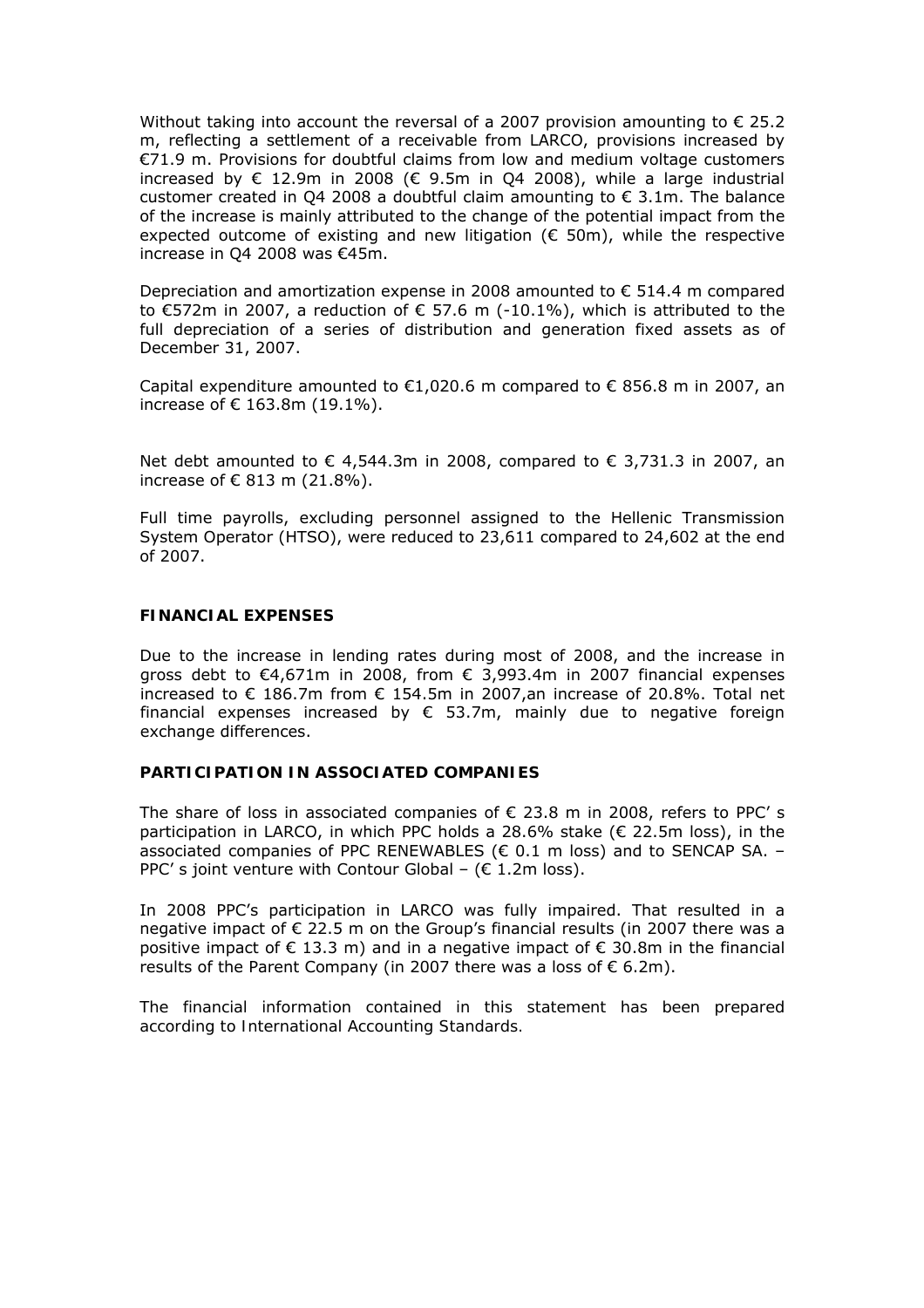# **Summary Financials (€ mil)**

|                                                        | 2008<br>Audited<br>without a<br>CO <sub>2</sub><br>expenditur<br>e | 2008<br>Audited<br>with a $CO2$<br>expenditur<br>e | 2007<br>Audited | Δ%       | 2008<br>Audited<br>without<br>a $CO2$<br>expendit<br>ure | 2008<br>Audited<br>with a<br>CO <sub>2</sub><br>expendit<br>ure | 2007<br>Audited | $\Delta\%$ |
|--------------------------------------------------------|--------------------------------------------------------------------|----------------------------------------------------|-----------------|----------|----------------------------------------------------------|-----------------------------------------------------------------|-----------------|------------|
|                                                        | <b>GROUP</b>                                                       |                                                    |                 |          | <b>COMPANY</b>                                           |                                                                 |                 |            |
| Total Revenues                                         | 5,823.5                                                            | 5,823.5                                            | 5,154.2         | 13.0%    | 5,823.3                                                  | 5,823.3                                                         | 5,142.3         | 13.2%      |
| <b>EBITDA</b>                                          | 451.7                                                              | 343.6                                              | 818.7           | $-58.0%$ | 447.8                                                    | 339.7                                                           | 818.1           | $-58.5%$   |
| <b>EBITDA Margin</b>                                   | 7.8%                                                               | 5.9%                                               | 15.9%           |          | 7.7%                                                     | 5.8%                                                            | 15.9%           |            |
| Profit/(Loss) before<br>Taxes &<br>Fin.Expenses (EBIT) | (62.7)                                                             | (170.8)                                            | 246.7           |          | (61.5)                                                   | (169.6)                                                         | 251.0           |            |
| <b>EBIT Margin</b>                                     | $-1.1%$                                                            | $-2.9%$                                            | 4.8%            |          | $-1.1%$                                                  | $-2.9%$                                                         | 4.9%            |            |
| Net Income/(Loss)                                      | (216.3)                                                            | (305.9)                                            | 222.3           |          | (143.4)                                                  | (233.0)                                                         | 66.5            |            |
| EPS/(Loss) (In euro)                                   | (0.93)                                                             | (1.32)                                             | 0.96            |          | (0.62)                                                   | (1.00)                                                          | 0.29            |            |
| No of Shares (m.)                                      | 232                                                                | 232                                                | 232             |          | 232                                                      | 232                                                             | 232             |            |
| Net Debt                                               | 4,544.3                                                            | 4,544.3                                            | 3,731.3         | 21.8%    | 4,546.3                                                  | 4,546.3                                                         | 3,899.5         | 16.6%      |

# **Summary Profit & Loss (€ mil)**

|                                     | 2008<br>Audited<br>without a<br>CO <sub>2</sub><br>expenditure | 2008<br>Audited<br>with a $CO2$<br>expenditur<br>e | 2007<br>Audited        | Δ%       | 2008<br>Audited<br>without a<br>CO <sub>2</sub><br>expenditur<br>e | 2008<br>Audited<br>with a<br>CO <sub>2</sub><br>expendit<br>ure | 2007<br>Audited        | $\Delta\%$ |
|-------------------------------------|----------------------------------------------------------------|----------------------------------------------------|------------------------|----------|--------------------------------------------------------------------|-----------------------------------------------------------------|------------------------|------------|
|                                     |                                                                | <b>GROUP</b>                                       |                        |          |                                                                    |                                                                 |                        |            |
| Total<br>Revenues                   | 5,823.5 $(1)$                                                  | $5,823.5^{(1)}$                                    | 5,154.2 <sup>(1)</sup> | 13.0%    | $5,823.3^{(1)}$                                                    | $5,823.3^{(1)}$                                                 | 5,142.3 <sup>(1)</sup> | 13.2%      |
| Revenues<br>from<br>energy<br>sales | 5,456.1                                                        | 5,456.1                                            | 4,808.2                | 13.5%    | 5,456.1                                                            | 5,456.1                                                         | 4,796.4                | 13.8%      |
| Customers<br>Incentives             | $-18.5$                                                        | $-18.5$                                            | $-19.4$                | $-4.6%$  | $-18.5$                                                            | $-18.5$                                                         | $-19.4$                | $-4.6%$    |
| Revenues<br>from TSO                | 332.7                                                          | 332.7                                              | 295.4                  | 12.6%    | 332.7                                                              | 332.7                                                           | 295.4                  | 12.6%      |
| - Other                             | 53.2                                                           | 53.2                                               | 70.0                   | $-24.0%$ | 53.0                                                               | 53.0                                                            | 69.9                   | $-24.2%$   |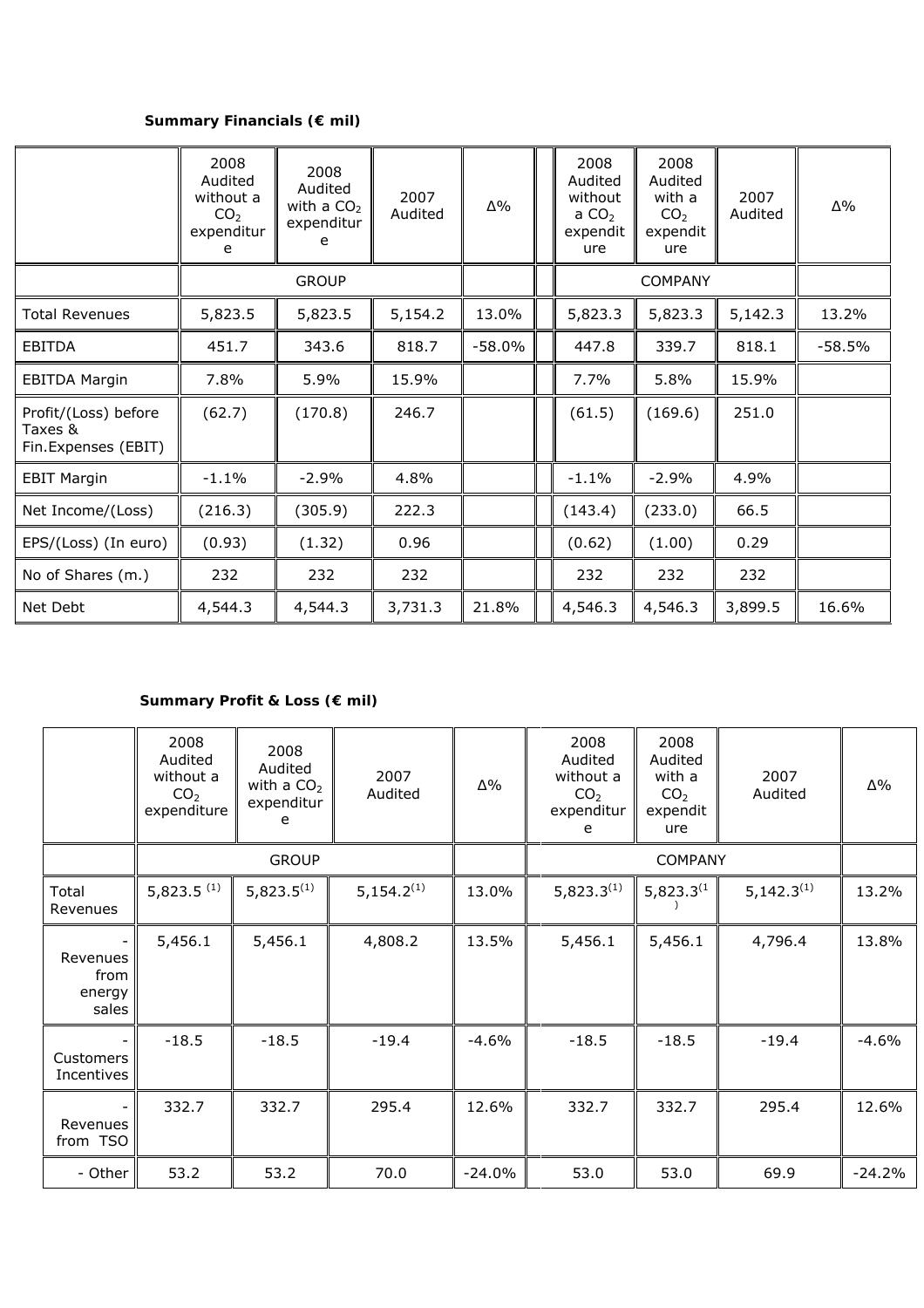| revenues                                                                 |                |         |                |         |                          |         |                          |         |
|--------------------------------------------------------------------------|----------------|---------|----------------|---------|--------------------------|---------|--------------------------|---------|
| Total<br>Operating<br>Expenses<br>(excl.depr<br>eciation)                | 5,371.8        | 5,479.9 | 4,335.5        | 26.4%   | 5,375.5                  | 5,483.6 | 4,324.2                  | 26.8%   |
| Payroll<br>Expenses<br>(excluding<br>lignite)                            | 1,076.2        | 1,076.2 | 1,082.7        | $-0.6%$ | 1,072.0                  | 1,072.0 | 1,078.7                  | $-0.6%$ |
| Lignite                                                                  | 668.2          | 668.2   | 656.8          | 1.7%    | 668.2                    | 668.2   | 656.8                    | 1.7%    |
| $-$ PPC<br>Lignite                                                       | 616.8          | 616.8   | 612.6          | 0.7%    | 616.8                    | 616.8   | 612.6                    | 0.7%    |
| Third<br>parties<br>fossil fuel                                          | 51.4           | 51.4    | 44.2           | 16.3%   | 51.4                     | 51.4    | 44.2                     | 16.3%   |
| <b>Total Fuel</b><br>Expenses                                            | 1,925.0        | 1,925.0 | 1,416.2        | 35.9%   | 1,925.0                  | 1,925.0 | 1,416.2                  | 35.9%   |
| Liquid<br>fuel                                                           | 1,017.5        | 1,017.5 | 787.0          | 29.3%   | 1,017.5                  | 1,017.5 | 787.0                    | 29.3%   |
| - Liquid<br>fuel<br>stocks<br>valuati<br>on                              | 57.1           | 57.1    |                |         | 57.1                     | 57.1    | $\overline{\phantom{0}}$ |         |
| Natura<br>Gas                                                            | 850.4          | 850.4   | 629.2          | 35.2%   | 850.4                    | 850.4   | 629.2                    | 35.2%   |
| Expenditur<br>e for CO2<br>emission<br>rights                            | $\blacksquare$ | 108.1   | $\overline{a}$ |         | $\overline{\phantom{0}}$ | 108.1   | $\overline{\phantom{a}}$ |         |
| Energy<br>Purchases                                                      | 999.8          | 999.8   | 650.2          | 53.8%   | 1.014.9                  | 1.014.9 | 650.2                    | 56.1%   |
| -<br>Purcha<br>ses<br>From<br>the<br>System<br>and<br>the<br>Networ<br>k | 653.4          | 653.4   | 386.2          | 69.2%   | 653.4                    | 653.4   | 386.2                    | 69.2%   |
| $\overline{\phantom{a}}$                                                 | 258.7          | 258.7   | 199.0          | 30.0%   | 258.7                    | 258.7   | 199.0                    | 30.0%   |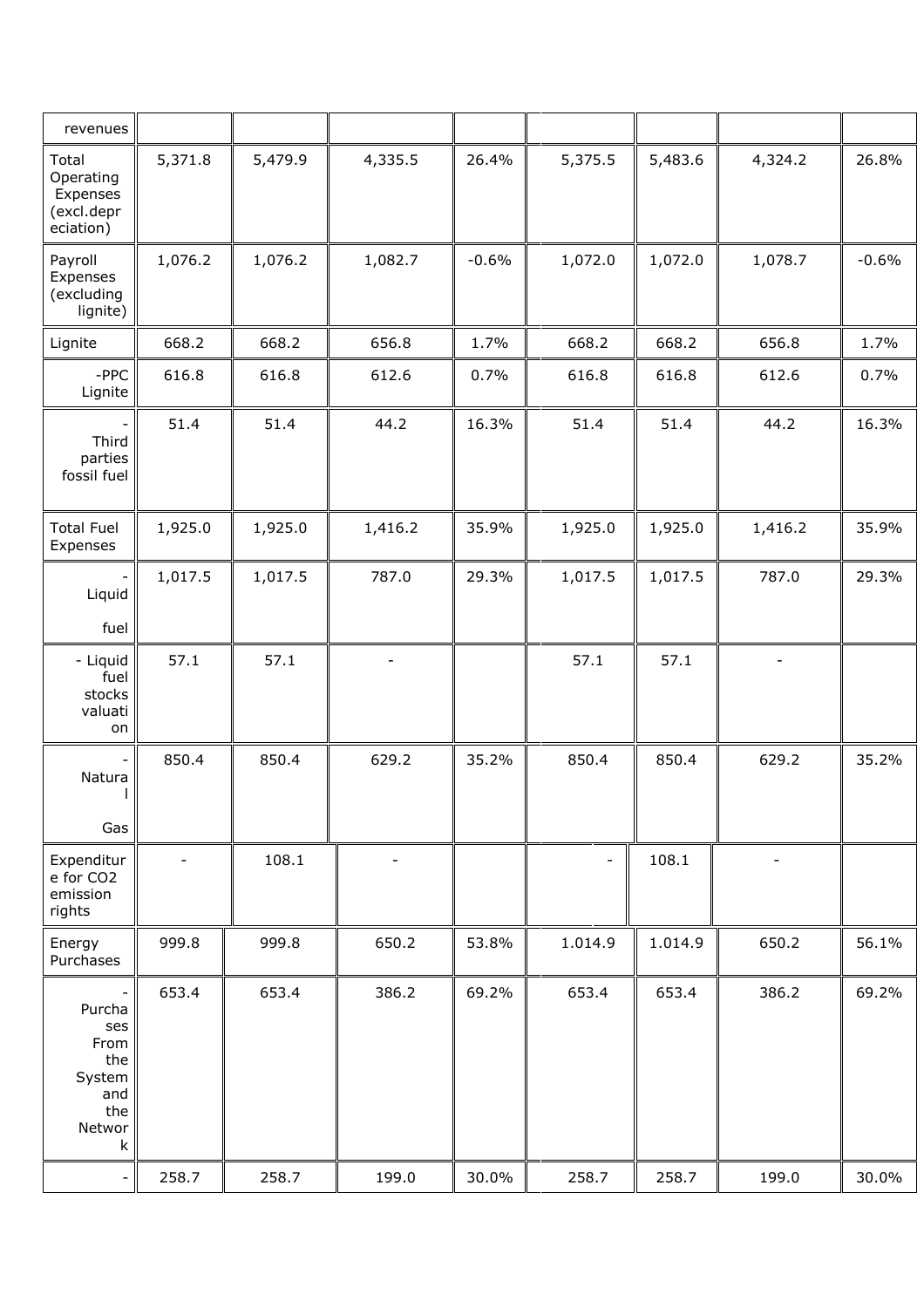| PPC<br>Import<br>s                                             |                          |                |         |          |                          |                          |         |          |
|----------------------------------------------------------------|--------------------------|----------------|---------|----------|--------------------------|--------------------------|---------|----------|
| - Other                                                        | 87.7                     | 87.7           | 65.0    | 34.9%    | 102.8                    | 102.8                    | 65.0    | 58.2%    |
| Transmissi<br>on<br>System<br>Usage                            | 336.5                    | 336.5          | 302.0   | 11.4%    | 336.5                    | 336.5                    | 302.0   | 11.4%    |
| Provisions                                                     | 59.1                     | 59.1           | $-12.8$ |          | 59.0                     | 59.0                     | $-12.8$ |          |
| Settlement<br>of PPC's<br>claim to<br><b>LARCO</b>             | $\overline{\phantom{a}}$ | $\overline{a}$ | $-25.2$ |          | $\overline{\phantom{a}}$ | $\overline{\phantom{a}}$ | $-25.2$ |          |
| Other<br>CO <sub>2</sub><br>related<br>expenses                | 1.7                      | 1.7            | 7.4     | $-77.0%$ | 1.7                      | 1.7                      | 7.4     | $-77.0%$ |
| Taxes and<br>Duties                                            | 20.8                     | 20.8           | 13.7    | 51.8%    | 20.1                     | 20.1                     | 34.6    | $-41.9%$ |
| Other<br>operating<br>expenses.<br>(excluding<br>lignite)      | 284.5                    | 284.5          | 244.5   | 16.4%    | 278.1                    | 278.1                    | 216.3   | 28.6%    |
| <b>EBITDA</b>                                                  | 451.7                    | 343.6          | 818.7   | $-58.0%$ | 447.8                    | 339.7                    | 818.1   | $-58.5%$ |
| <b>EBITDA</b><br>Margin                                        | 7.8%                     | 5.9%           | 15.9%   |          | 7.7%                     | 5.8%                     | 15.9%   |          |
| Depreciati<br>on and<br>amortizati<br>on                       | 514.4                    | 514.4          | 572.0   | $-10.1%$ | 509.3                    | 509.3                    | 567.1   | $-10.2%$ |
| Profit/(Los<br>s) before<br>Taxes &<br>Fin.Expens<br>es (EBIT) | (62.7)                   | (170.8)        | 246.7   |          | (61.5)                   | (169.6)                  | 251.0   |          |
| EBIT<br>Margin                                                 | $-1.1%$                  | $-2.9%$        | 4.8%    |          | $-1.1%$                  | $-2.9%$                  | 4.9%    |          |
| <b>Total Net</b><br>Financial<br>Expenses                      | 201.3                    | 201.3          | 147.6   | 36.4%    | $126.3^{(2)}$            | $126.3^{(2)}$            | 147.9   | $-14.6%$ |
| - Net<br>Financi<br>al<br>Expens<br>es                         | 186.7                    | 186.7          | 154.5   | 20.8%    | 111.7 <sup>(2)</sup>     | 111.7 <sup>(2)</sup>     | 154.8   | $-27.8%$ |
| Forei<br>gn                                                    | (14.6)                   | (14.6)         | 6.9     |          | (14.6)                   | (14.6)                   | 6.9     |          |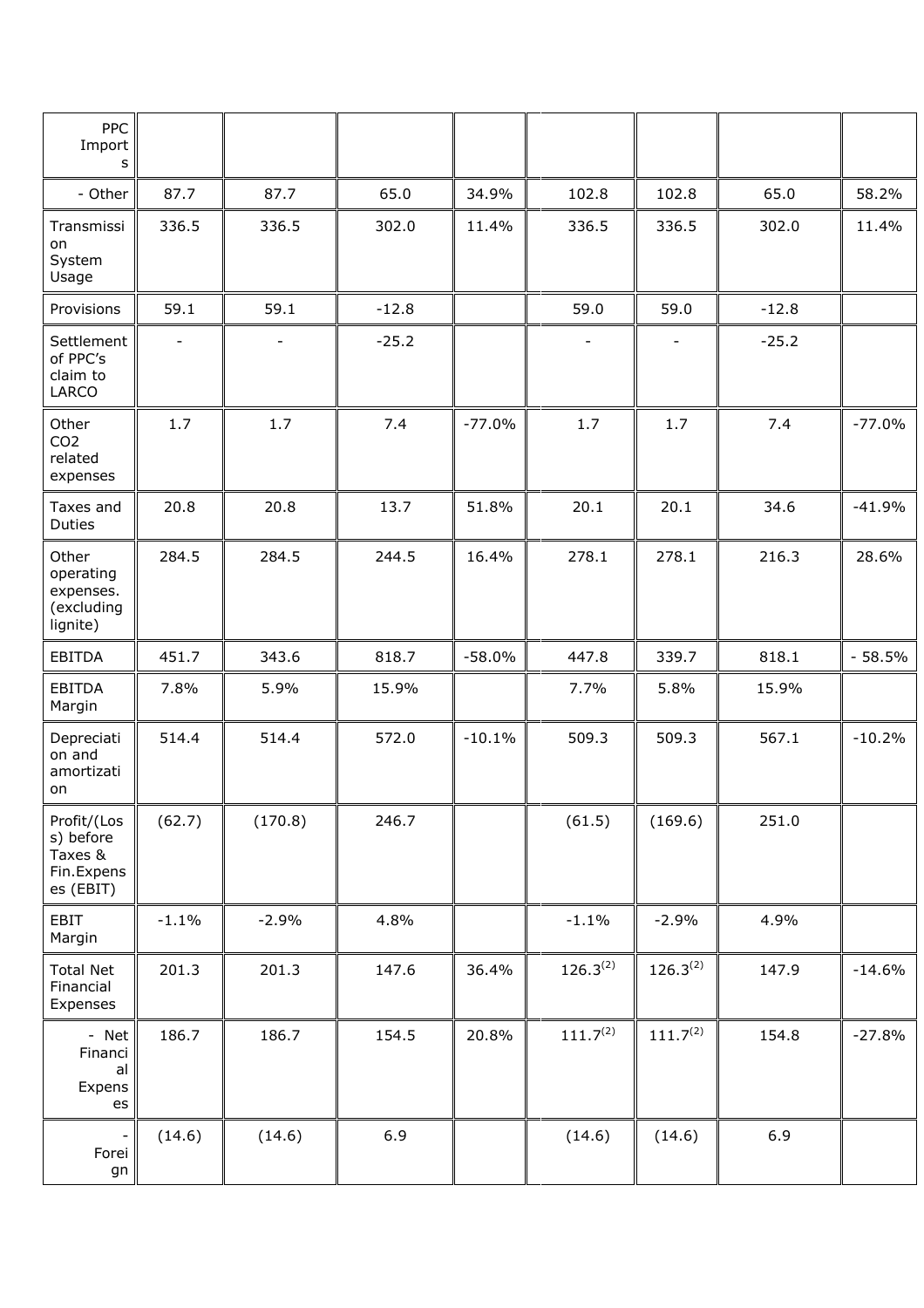| Curren<br>cy<br>Gains<br>(Losse<br>s)                         |         |         |       |         |         |       |  |
|---------------------------------------------------------------|---------|---------|-------|---------|---------|-------|--|
| Share of<br>Profits /<br>(Loss) in<br>associated<br>companies | (23.8)  | (23.8)  | 12.3  | 30.8    | 30.8    | $6.2$ |  |
| Net gain<br>from sale<br>of Tellas                            |         |         | 165.0 |         |         |       |  |
| Pre-tax<br>Profits/<br>(Losses)                               | (287.8) | (395.9) | 276.4 | (218.6) | (326.7) | 96.9  |  |
| Net<br>Income/(L<br>oss)                                      | (216.3) | (305.9) | 222.3 | (143.4) | (233.0) | 66.5  |  |
| EPS/(Loss)<br>(in Euro)                                       | (0.93)  | (1.32)  | 0.96  | (0.62)  | (1.00)  | 0.29  |  |

## **Summary Balance Sheet & Capex (€ m)**

|                            | 2008<br>Audited<br>with a $CO2$<br>expenditure | 2007<br>Audited | $\Delta\%$ | 2008<br>Audited<br>with a $CO2$<br>expenditure | 2007<br>Audited | $\Delta\%$ |  |
|----------------------------|------------------------------------------------|-----------------|------------|------------------------------------------------|-----------------|------------|--|
|                            |                                                | <b>GROUP</b>    |            | <b>COMPANY</b>                                 |                 |            |  |
| Total<br>Assets            | 13,954.2                                       | 13,440.4        | $3.8\%$    | 13,958.2                                       | 13,368.3        | 4.4%       |  |
| Net Debt                   | 4,544.3                                        | 3,731.3         | 21.8%      | 4,546.3                                        | 3,899.5         | 16.6%      |  |
| Total<br>Equity            | 4,981.4                                        | 5,279.9         | $-5.7\%$   | 4,981.9                                        | 5,208.3         | $-4.3%$    |  |
| Capital<br>expenditu<br>re | 1,020.6                                        | 856.8           | 19.1%      | 1,008.4                                        | 850.3           | 18.6%      |  |

(1) In 2006, the Ministry of Development initiated a refund scheme to encourage the reduction of electricity consumption by residential customers. This policy continues in the period August 1, 2007 to July 31, 2008.

Specifically, a 5% total electricity bill reimbursement is provided to customers with a annual consumption of up to 12,000 kWh who reduce consumption by at least 6%, compared to the consumption of the corresponding previous annual period.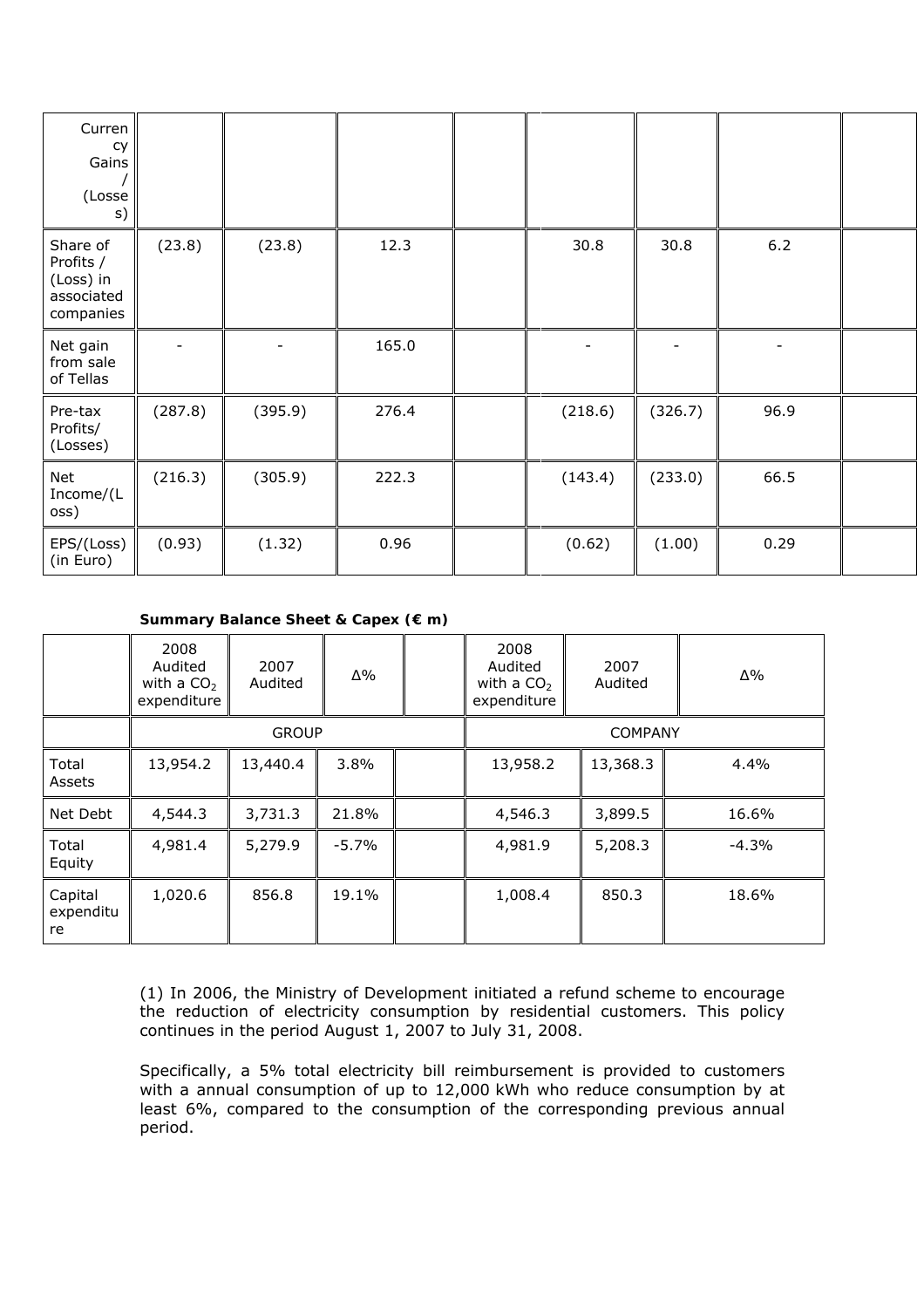Consequently, 2008 financial results were impacted by  $£18.5m$ , while the corresponding figure for 2007 was € 19.4 m.

(2) In December 2007, the sale of PPC's share in Tellas S.A., the telecommunications company, was completed. This transaction resulted in a profit of € 165 m, which was charged in 2007 Group's results. During 2008 PPC Telecommunications S.A. distributed as dividend an amount of approximately  $\epsilon$ 77 m which is presented in the Parent Company's results.

Dr. Takis Athanasopoulos Public Power Corporation's Chairman and Chief Executive Officer, said:

"As I have already said, the deterioration of PPC's financials in 2008 contributed to exposing, inside and outside the Company, the vulnerabilities and weaknesses of both PPC's business model and the Greek electricity market environment.

2008 losses were the result of the unprecedented rise in fuel and energy purchase prices and the new CO2 emissions expense. It is therefore evident that, PPC's earnings are heavily exposed to fuel, energy and CO2 price volatility. Limiting this volatility is subject to our ability to effectively pass-through respective fluctuations. Although I have made similar statements during the course of the year, I should underline that in the absence of these factors, PPC would have achieved pretax profits of almost  $\epsilon$  400 mln.

 Going forward I'm pleased to note, that for the first two months of 2009, EBITDA margin was close to 30% compared to 22.4% in the Budget and 19% in the corresponding period of 2008, while the preliminary unaudited estimate of pre-tax profits is in the order of  $\epsilon$ 190mln vs  $\epsilon$  106 mln in the Budget and  $\epsilon$  69 mln last year.

We reiterate our guidance for 2009. We do see upside potential if current fuel and hydro conditions prevail throughout the year.

However:

- developments on the demand side,
- the impact of the financial crisis on our customers and, most importantly,
- the entrance of independent suppliers in the retail market which has been designed to operate under conditions of extensive tariff distortions , permitting newcomers to cherry picking practices and unwarranted profit margins.

may impair this upside potential".

For further information, please contact:

George Angelopoulos, Chief Financial Officer, Tel: +30 210 5225346.

The financial data and relevant information on the Financial Statements for 2008, shall be published in the Press, on March 28, 2009.

The financial data and relevant information on the Financial Statements for 2008, as well as the Financial Statements for 2008, on a standalone and on a consolidated basis shall be uploaded to the Company's web site ([www.dei.gr](http://www.dei.gr/)) on March 27, 2009, after the closing of the Athens Stock Exchange.